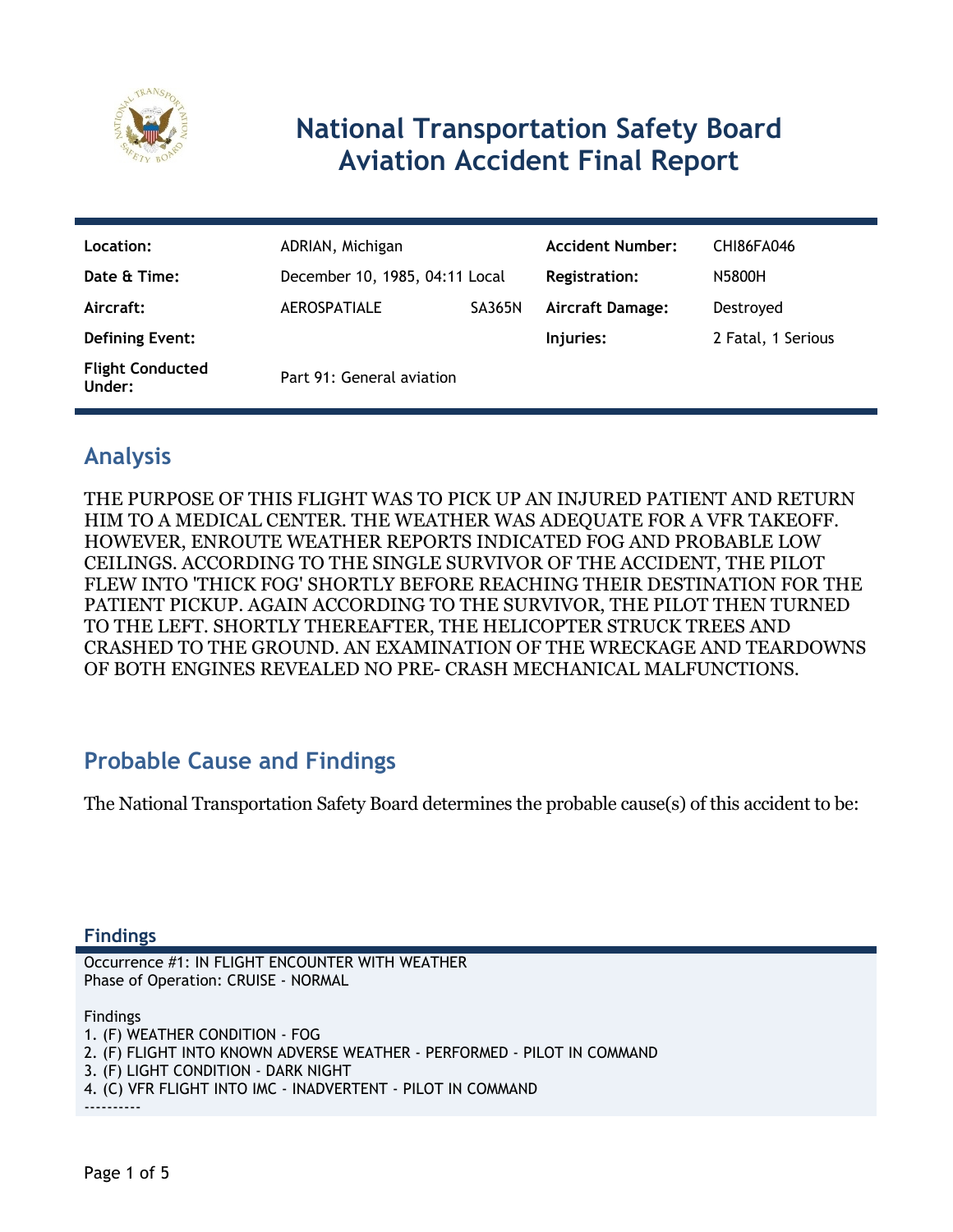Occurrence #2: IN FLIGHT COLLISION WITH OBJECT Phase of Operation: MANEUVERING

Findings 5. (F) OBJECT - TREE(S) 6. (C) VISUAL LOOKOUT - REDUCED - PILOT IN COMMAND ----------

Occurrence #3: IN FLIGHT COLLISION WITH TERRAIN/WATER Phase of Operation: DESCENT - UNCONTROLLED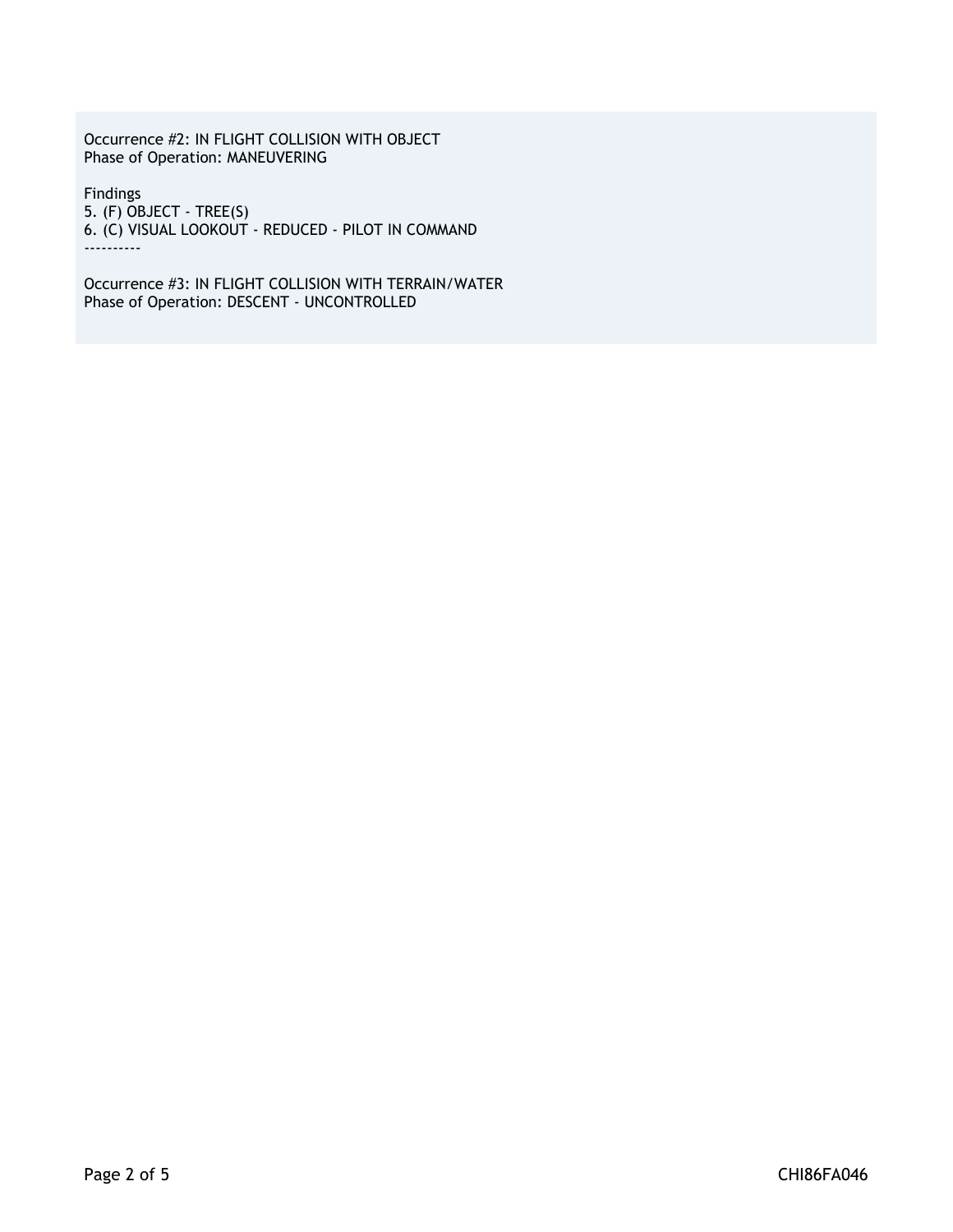# **Factual Information**

#### **Pilot Information**

| Certificate:                     | Airline transport; Flight instructor                                                                                                                      | Age:                              | 49, Male      |
|----------------------------------|-----------------------------------------------------------------------------------------------------------------------------------------------------------|-----------------------------------|---------------|
| Airplane Rating(s):              | None                                                                                                                                                      | Seat Occupied:                    | Right         |
| <b>Other Aircraft Rating(s):</b> | Helicopter                                                                                                                                                | <b>Restraint Used:</b>            |               |
| Instrument Rating(s):            | Helicopter                                                                                                                                                | <b>Second Pilot Present:</b>      | No            |
| Instructor Rating(s):            | Helicopter                                                                                                                                                | <b>Toxicology Performed:</b>      | Yes.          |
| <b>Medical Certification:</b>    | Class 2 Valid Medical--no<br>waivers/lim.                                                                                                                 | Last FAA Medical Exam:            | July 19, 1985 |
| <b>Occupational Pilot:</b>       | Yes                                                                                                                                                       | Last Flight Review or Equivalent: |               |
| <b>Flight Time:</b>              | 8500 hours (Total, all aircraft), 150 hours (Last 90 days, all aircraft), 50 hours (Last 30 days, all<br>aircraft), 1 hours (Last 24 hours, all aircraft) |                                   |               |

### **Aircraft and Owner/Operator Information**

| Aircraft Make:                    | <b>AEROSPATIALE</b>      | <b>Registration:</b>                     | N5800H                   |
|-----------------------------------|--------------------------|------------------------------------------|--------------------------|
| Model/Series:                     | <b>SA365N SA365N</b>     | <b>Aircraft Category:</b>                | Helicopter               |
| Year of Manufacture:              |                          | <b>Amateur Built:</b>                    |                          |
| Airworthiness Certificate:        | Normal                   | <b>Serial Number:</b>                    | 6022                     |
| Landing Gear Type:                | Retractable - Tricycle   | Seats:                                   | 6                        |
| Date/Type of Last Inspection:     | October 5, 1985 AAIP     | Certified Max Gross Wt.:                 | 4900 lbs                 |
| Time Since Last Inspection:       | 92 Hrs                   | Engines:                                 | 2 Turbo shaft            |
| Airframe Total Time:              | 1241 Hrs                 | <b>Engine Manufacturer:</b>              | TURBOMECA                |
| ELT:                              | Installed, not activated | <b>Engine Model/Series:</b>              | ARRIEL1C                 |
| <b>Registered Owner:</b>          |                          | <b>Rated Power:</b>                      | 660 Horsepower           |
| Operator:                         |                          | <b>Operating Certificate(s)</b><br>Held: | On-demand air taxi (135) |
| <b>Operator Does Business As:</b> | [EMS]                    | <b>Operator Designator Code:</b>         |                          |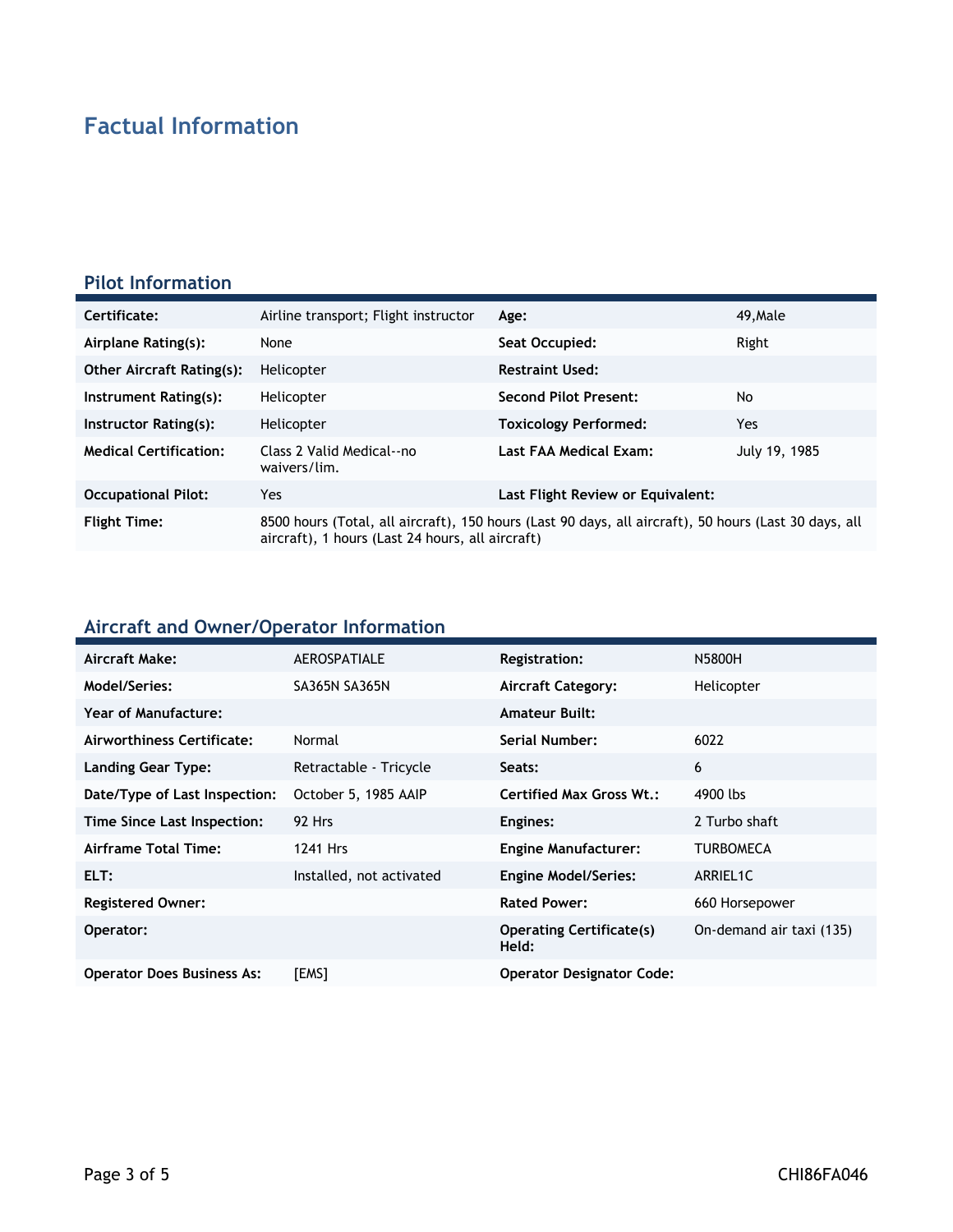### **Meteorological Information and Flight Plan**

| <b>Conditions at Accident Site:</b>     | Instrument (IMC)   |              | <b>Condition of Light:</b>                     | Night/dark    |
|-----------------------------------------|--------------------|--------------|------------------------------------------------|---------------|
| <b>Observation Facility, Elevation:</b> |                    |              | <b>Distance from Accident Site:</b>            |               |
| <b>Observation Time:</b>                | 04:30 Local        |              | Direction from Accident Site:                  |               |
| <b>Lowest Cloud Condition:</b>          | <b>Unknown</b>     |              | Visibility                                     |               |
| Lowest Ceiling:                         | 200 ft AGL         |              | Visibility (RVR):                              |               |
| Wind Speed/Gusts:                       |                    |              | <b>Turbulence Type</b><br>Forecast/Actual:     |               |
| <b>Wind Direction:</b>                  | $0^{\circ}$        |              | <b>Turbulence Severity</b><br>Forecast/Actual: |               |
| <b>Altimeter Setting:</b>               |                    |              | <b>Temperature/Dew Point:</b>                  | $-1\degree$ C |
| <b>Precipitation and Obscuration:</b>   | $N/A$ - None - Fog |              |                                                |               |
| <b>Departure Point:</b>                 | <b>TOLEDO</b>      | , $OH (RLA)$ | Type of Flight Plan Filed:                     | None          |
| Destination:                            | <b>ADDISON</b>     | , MI (RLA )  | <b>Type of Clearance:</b>                      | None          |
| <b>Departure Time:</b>                  | 03:49 Local        |              | Type of Airspace:                              | Class G       |

# **Airport Information**

| Airport:                  |                 | <b>Runway Surface Type:</b>                |      |
|---------------------------|-----------------|--------------------------------------------|------|
| <b>Airport Elevation:</b> | 0 ft msl        | <b>Runway Surface</b><br><b>Condition:</b> |      |
| Runway Used:              |                 | IFR Approach:                              | None |
| Runway<br>Length/Width:   | $0$ ft / $0$ ft | <b>VFR Approach/Landing:</b>               | None |

# **Wreckage and Impact Information**

| Crew Injuries:          | 1 Fatal            | Aircraft Damage:        | Destroved                  |
|-------------------------|--------------------|-------------------------|----------------------------|
| Passenger<br>Injuries:  | 1 Fatal, 1 Serious | <b>Aircraft Fire:</b>   | None                       |
| <b>Ground Injuries:</b> | N/A                | Aircraft<br>Explosion:  | None                       |
| Total Injuries:         | 2 Fatal, 1 Serious | Latitude,<br>Longitude: | 41.890899, -84.040771(est) |